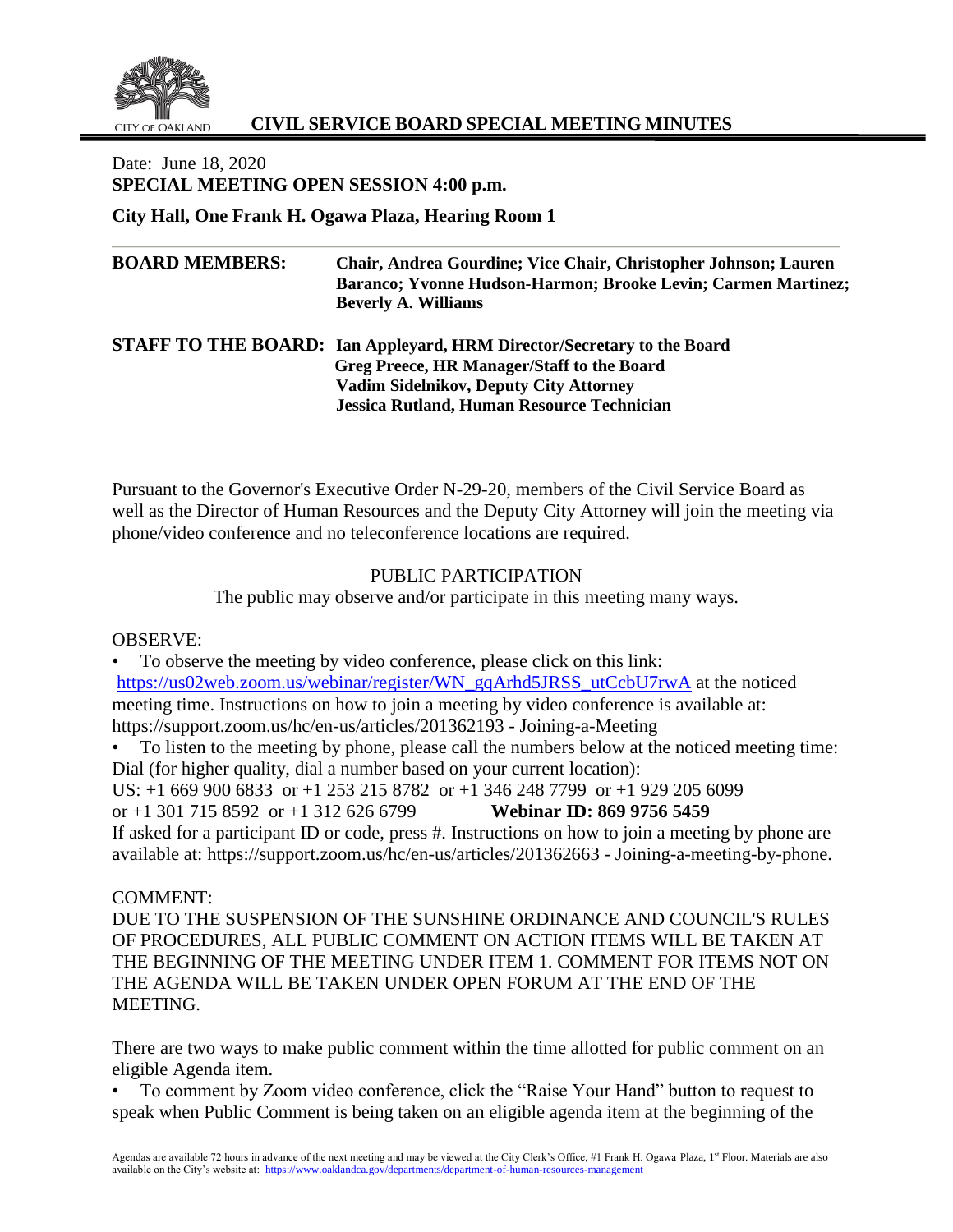meeting. You will then be unmuted, during your turn, and allowed to participate in public comment. After the allotted time, you will then be re-muted. Instructions on how to "Raise Your Hand" is available at: https://support.zoom.us/hc/en-us/articles/205566129 - Raise-Hand-In-Webinar.

• To comment by phone, please call on one of the above listed phone numbers. You will be prompted to "Raise Your Hand" by pressing "\*9" to request to speak when Public Comment is being taken on an eligible agenda Item at the beginning of the meeting. You will then be unmuted, during your turn, and allowed to make public comments. After the allotted time, you will then be re-muted. Instructions of how to raise your hand by phone are available at: https://support.zoom.us/hc/en-us/articles/201362663 - Joining-a-meeting-by-phone.

If you have any questions, please email Greg Preece, Human Resources Manager at GPreece@oaklandca.gov. – Human Resources Management Department.

# **SPECIAL MEETING - OPEN SESSION AGENDA**

# **ROLL CALL**

### **1) PUBLIC COMMENT:**

# **COMMENT ON ALL ACTION ITEMS WILL BE TAKEN AT THIS TIME. COMMENTS FOR ITEMS NOT ON THE AGENDA WILL BE TAKEN DURING OPEN FORUM.**

# **2) APPROVAL OF THE JUNE 18, 2020 CIVIL SERVICE BOARD \*SPECIAL\* MEETING AGENDA**

# **44980 A motion was made by Vice Chair Johnson and seconded by Board Member Hudson-Harmon to approve the June 18, 2020 Civil Service Board Special Meeting Agenda. The motion passed.**

**Votes:** Board Member Ayes: 6 – Gourdine, Johnson, Baranco, Hudson-Harmon, Levin, Martinez.

> Board Member Noes: None Board Member Abstentions: None Board Members Absent: Williams (Technical Difficulty during this item)

# **3) UPDATES, SECRETARY TO THE BOARD INFORMATION**

### **4) CONSENT CALENDAR:**

- a) Approval of Provisional Appointment
	- Housing Development Coordinator II (1)

#### ACTION

**ACTION**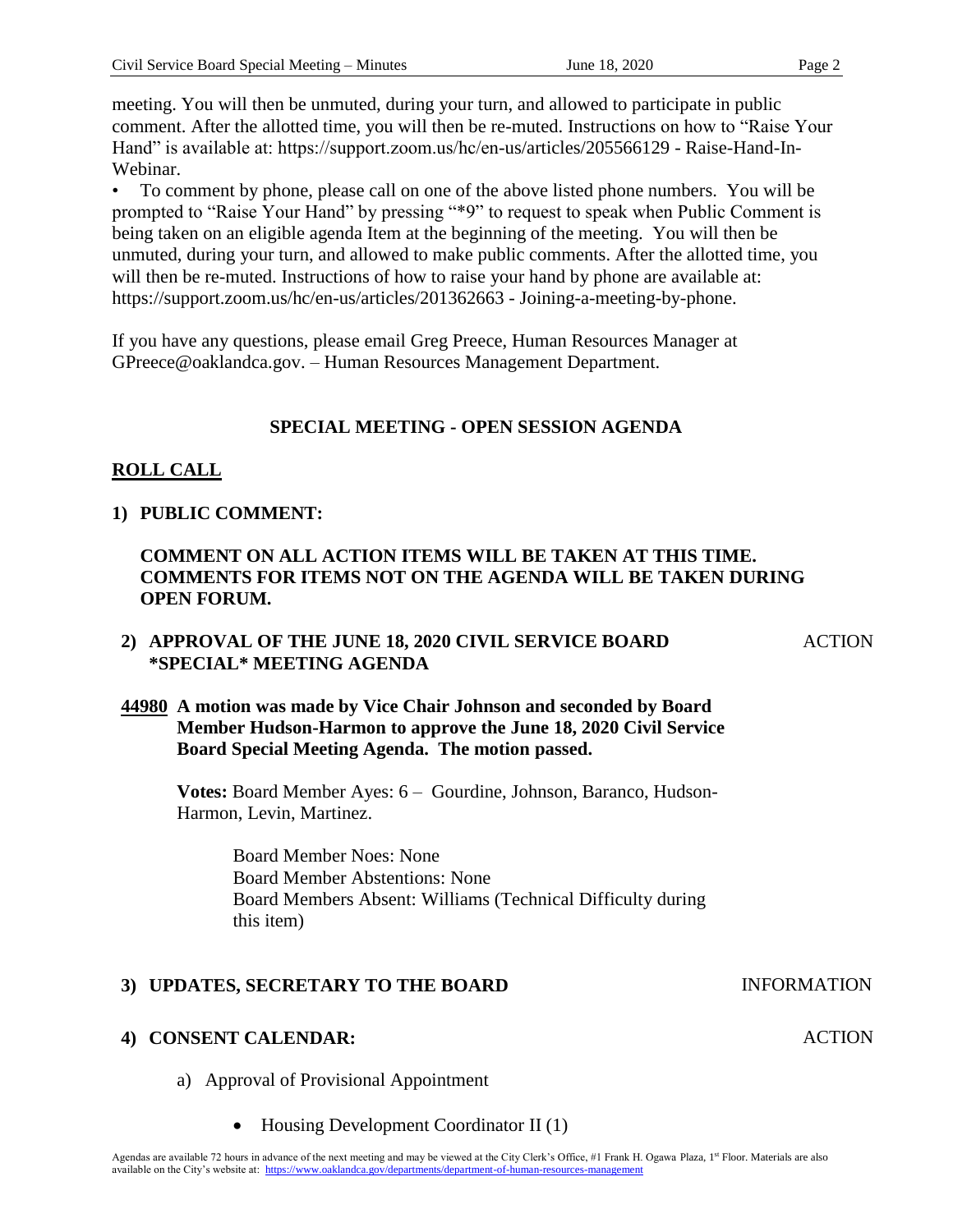- Technical Communications Specialist (1)
- b) Approval of Employee Requests for Leave of Absence
	- Economic & Workforce Development Department (1)
	- Oakland Public Library Department (1)

c) Approval of Revised Classification Specifications

- **•** Fire Department Personnel Officer
- **44981 A motion was made by Board Member Levin and seconded by Vice Chair Johnson to approve the Consent Calendar: Provisional Appointments and Employee Requests for Leave of Absence. Item 4c - Revised Classification Specifications was removed from the Consent Calendar for further discussion. The motion passed unanimously.**

**Votes:** Board Member Ayes: 7 – Gourdine, Johnson, Baranco, Hudson-Harmon, Levin, Martinez, Williams.

> Board Member Noes: None Board Member Abstentions: None Board Members Absent: None

- c) Approval of Revised Classification Specifications
	- Fire Department Personnel Officer

This item was removed from consent for the purpose of discussing the reporting structure within the proposed specification. After discussion, it was agreed to change the reporting structure to match the current conditions within the department and if changes to the organizational structure occur at a later time the specification could be revised.

**44982 A motion was made by Vice Chair Johnson and seconded by Board Member Martinez to approve the Fire Department Personnel Officer Revised Classification Specification. The motion passed unanimously.**

**Votes:** Board Member Ayes: 7 – Gourdine, Johnson, Baranco, Hudson-Harmon, Levin, Martinez, Williams.

> Board Member Noes: None Board Member Abstentions: None Board Members Absent: None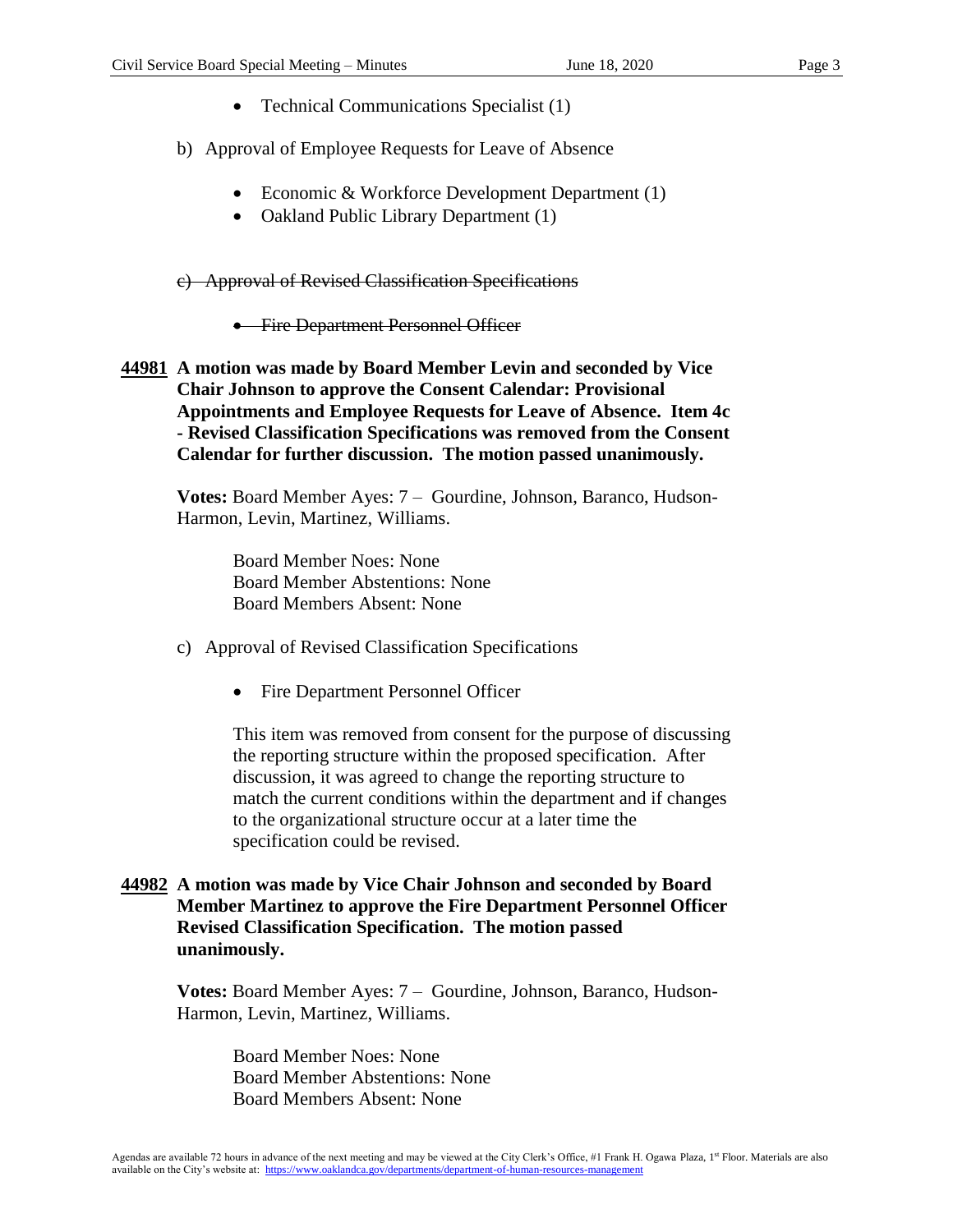| 5) OLD BUSINESS:                                                                                                                                                                                                                                                                                                                                   |                    |  |  |
|----------------------------------------------------------------------------------------------------------------------------------------------------------------------------------------------------------------------------------------------------------------------------------------------------------------------------------------------------|--------------------|--|--|
| a) Approval of May 21, 2020 Civil Service Board Meeting Minutes                                                                                                                                                                                                                                                                                    | <b>ACTION</b>      |  |  |
| 44983 A motion was made by Board Member Hudson-Harmon and<br>seconded by Board Member Williams to approve the May 21, 2020<br><b>Civil Service Board Meeting Minutes. The motion passed</b><br>unanimously.                                                                                                                                        |                    |  |  |
| Votes: Board Member Ayes: 7 - Gourdine, Johnson, Baranco, Hudson-<br>Harmon, Levin, Martinez, Williams.                                                                                                                                                                                                                                            |                    |  |  |
| <b>Board Member Noes: None</b><br><b>Board Member Abstentions: None</b><br><b>Board Members Absent: None</b>                                                                                                                                                                                                                                       |                    |  |  |
| b) Approval of December 19, 2019 Civil Service Board Meeting<br>Minutes                                                                                                                                                                                                                                                                            | <b>ACTION</b>      |  |  |
| 44984 A motion was made by Board Member Williams and seconded by<br>Board Member Baranco to approve the December 19, 2019 Civil<br>Service Board Meeting Minutes. The motion passed unanimously.                                                                                                                                                   |                    |  |  |
| <b>Votes:</b> Board Member Ayes: 4 – Gourdine, Baranco, Martinez,<br>Williams.                                                                                                                                                                                                                                                                     |                    |  |  |
| <b>Board Member Noes: None</b><br>Board Member Abstentions: Johnson, Levin, Hudson-Harmon<br><b>Board Members Absent: None</b>                                                                                                                                                                                                                     |                    |  |  |
| c) Determination of Schedule of Outstanding Board Items                                                                                                                                                                                                                                                                                            | <b>INFORMATION</b> |  |  |
| d) Informational Report on the Status of Temporary Assignments for<br>Temporary Contract Service Employees (TCSEs) and Exempt<br>Limited Duration Employees (ELDEs) Including a Report of the<br>Names, Hire Dates, and Departments of all ELDE's and TCSEs in<br>Accordance with the Memorandum of Understanding Between the<br>City and Local 21 | <b>INFORMATION</b> |  |  |
| Update on Common Class Study - Koff & Associates Presentation<br>e)<br>and Reports Regarding Occupational Groupings                                                                                                                                                                                                                                | <b>INFORMATION</b> |  |  |
| <b>Information Technology</b><br><b>Business and Industry</b><br>٠<br>Inspection, Investigation, Enforcement and Compliance                                                                                                                                                                                                                        |                    |  |  |

• Trades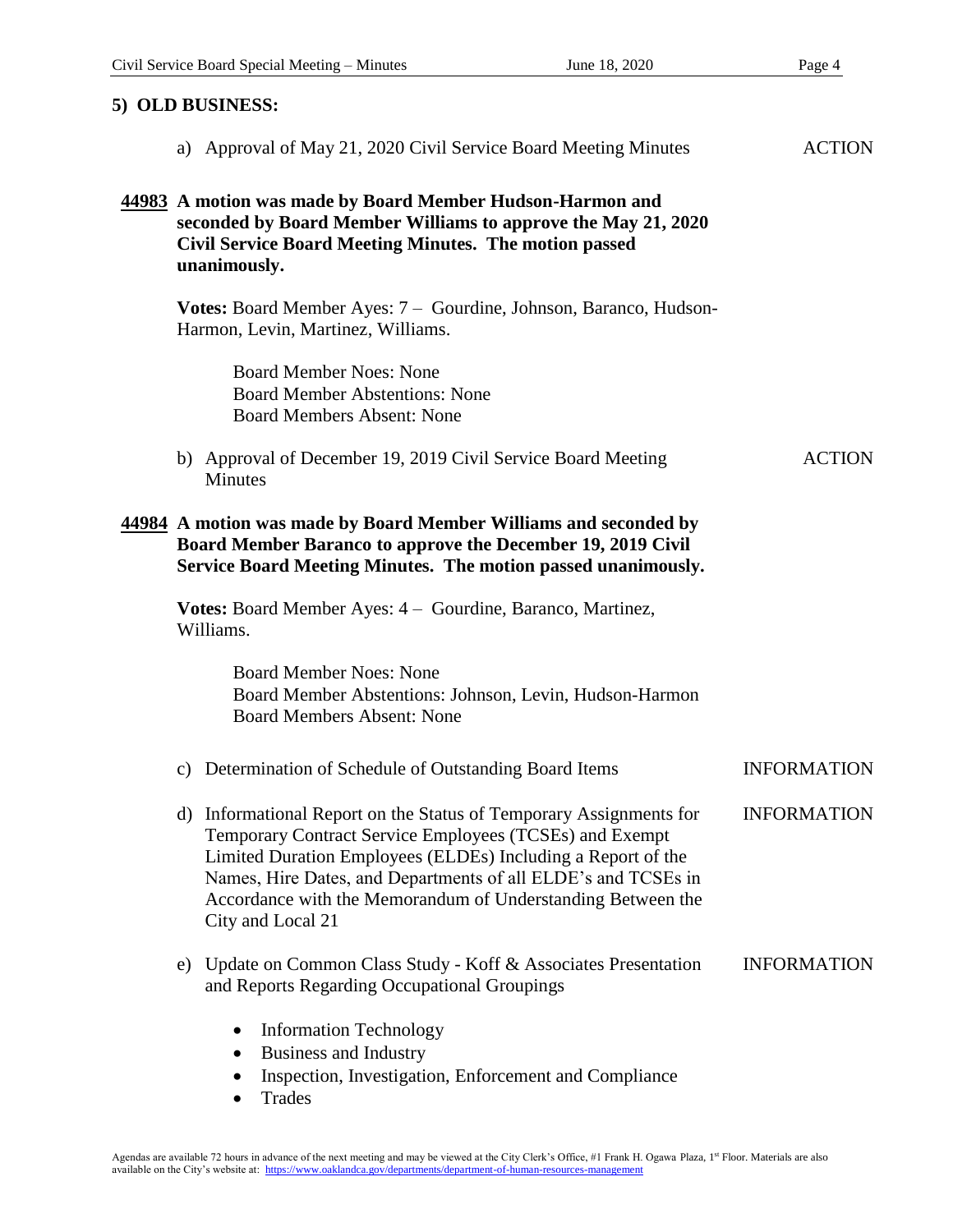**ACTION** 

The Board discussed the findings presented within the report(s) and recommended a new employee's personnel file should note when the employee is in a common class.

The report was received and filed.

#### **6) NEW BUSINESS:**

a) Approval of New Classification Specification for Rent Adjustment Program Manager, Assistant

# **44985 A motion was made by Vice Chair Johnson and seconded by Board Member Williams to approve the New Classification Specification for Rent Adjustment Program Manager, Assistant. The motion passed unanimously.**

**Votes:** Board Member Ayes: 7 – Gourdine, Johnson, Baranco, Levin, Hudson-Harmon, Martinez, Williams.

> Board Member Noes: None Board Member Abstentions: None Board Members Absent: None

### **7) OPEN FORUM**

#### **8) ADJOURNMENT**

Board Member Levin requested this meeting be adjourned in Honor of John Sandifer, a previous City of Oakland employee who passed away on June 8, 2020.

### **44986 A motion was made by Board Member Williams and seconded by Vice Chair Johnson to approve Adjournment. The motion passed unanimously.**

**Votes:** Board Member Ayes: 7 – Gourdine, Johnson, Baranco, Hudson-Harmon, Levin, Martinez, Williams.

Board Member Noes: None Board Member Abstentions: None Board Members Absent: None

NOTE: The Civil Service Board meets on the 3rd Thursday of each month. The next meeting is scheduled to be held on Thursday, July 16, 2020. All materials related to agenda items must be submitted by Thursday, July 2, 2020. For any materials over 100 pages, please also submit an electronic copy of all materials.

Submit items via email or U.S. Mail to:

City of Oakland - Civil Service Board 150 Frank H. Ogawa Plaza, 2nd floor